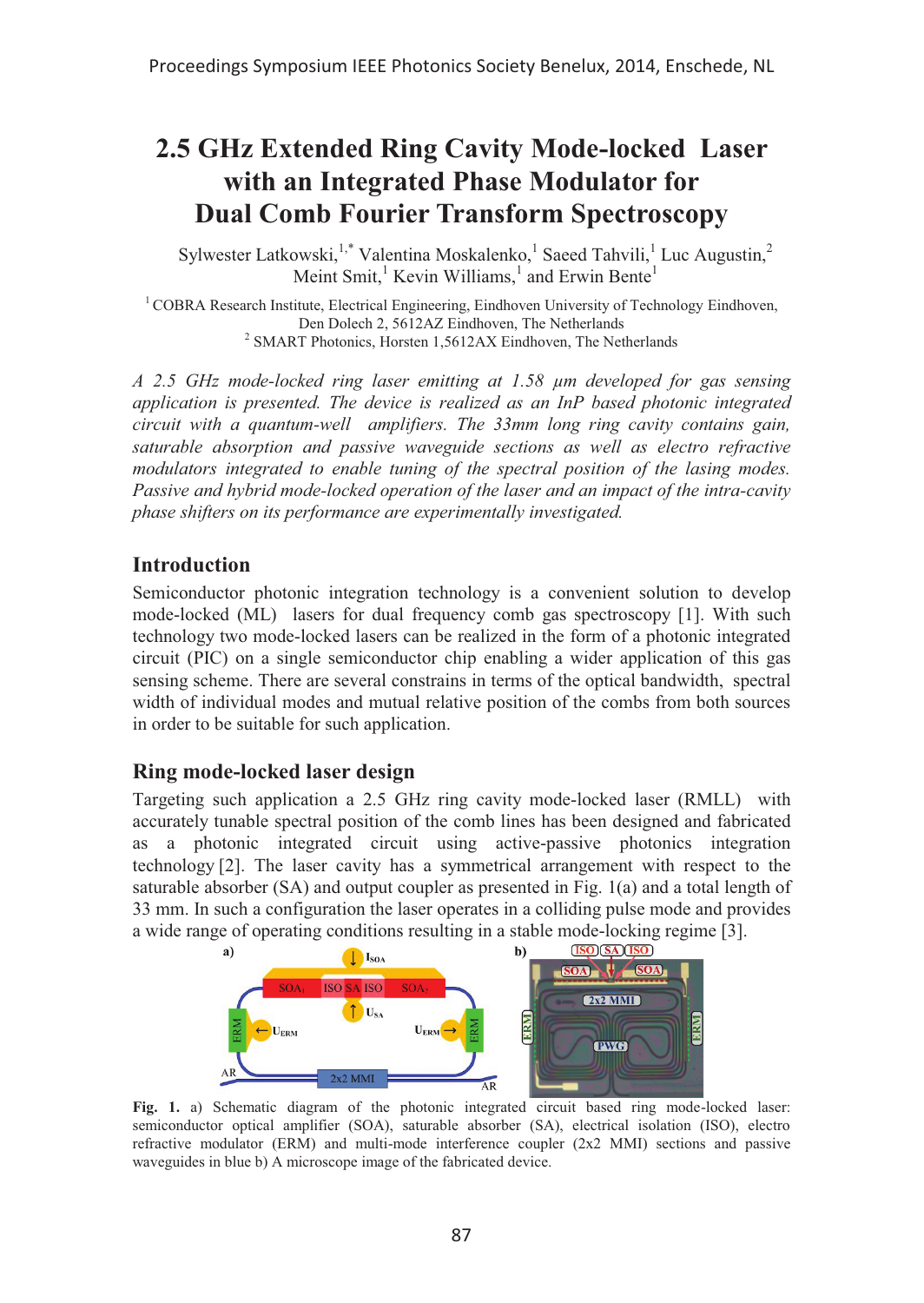A 50 μm long saturable SA is surrounded by two semiconductor optical amplifiers (SOA) each being 725 μm long and separated from these by two 25 μm long electrical isolation sections (ISO). The SOA, SA and ISO sections share a shallow etch ridge waveguide with a multiple quantum well (MQW) active core underneath. Two 810 μm long electro refractive modulators (ERM) are used to allow for a spectral tuning of the optical comb lines and a 2x2 multimode interference coupler (MMI) provides 50% outcoupling in both directions. The ring is closed using deeply etched passive waveguides which with a typical value of optical loss of 5 dB/cm. The output signals are guided with shallow waveguides to angled output ports at the edges of the PIC chip. A microscope image of the photonic IC fabricated SMART Photonics within multi project wafer run is presented in Fig. 1(b).

## **Experimental setup and results**

The chip was mounted on an aluminium sub-carrier and electrical contacts were wirebonded to a distribution printed circuit board (PCB) providing with several DC and RF feed lines as presented in Fig. 2(a). The metal sub-carrier allows for water cooling and was temperature stabilized at 23 ºC. A lensed single mode fiber (SMF) with an optical isolator was used to collect the output signal from the chip and deliver it to the measurement setups as shown in Fig. 2(b). The voltage across the gain sections and collected light power against the injected current characteristics are presented in Fig. 2(c). Out of a range of stable mode-locking conditions, a point close to laser threshold with current injected into the SOAs  $I_{\text{SOA}} = 73 \text{ mA}$  and the SA reverse bias  $U<sub>SA</sub> = -6.3$  V was selected and is used for all results presented in this paper. For hybrid mode-locking (HML) an additional RF signal at frequency of 2.5260 GHz and -5 dBm of power was added to the  $U<sub>SA</sub>$  via a bias tee.



**Fig. 2.** a) Photonic IC evaluation platform: application specific photonic integrated circuit chip (ASPIC); water cooled aluminum sub-mount (Al-block); PCB with wire-bonding pads, 4 RF (RF-lines) and 16 DC (DC-lines) feed lines. b) Experimental setup: optical isolator (ISOL), in-line variable optical attenuator and power monitor (VOA), 50 GHz photodiode (PD), electrical spectrum analyzer (ESA), high resolution optical spectrum analyzer (OSA); erbium doped fiber amplifier (EDFA), polarization controller (PC), second harmonic generation based intensity autocorrelator (SHG-AC); ultra-low noise signal generator (SIG) c) Optical power and amplifier voltage against injected current characteristics.

The average output power coupled into the fiber is around 80  $\mu$ W at this operating point. Corresponding optical spectra recorded using a high resolution optical spectrum analyzer (OSA) with a full width at half maximum (FWHM) of 3 nm centred at around 1582.5 nm are presented in Fig. 3(a) and Fig. 3(d) for the PML and HML regimes respectively.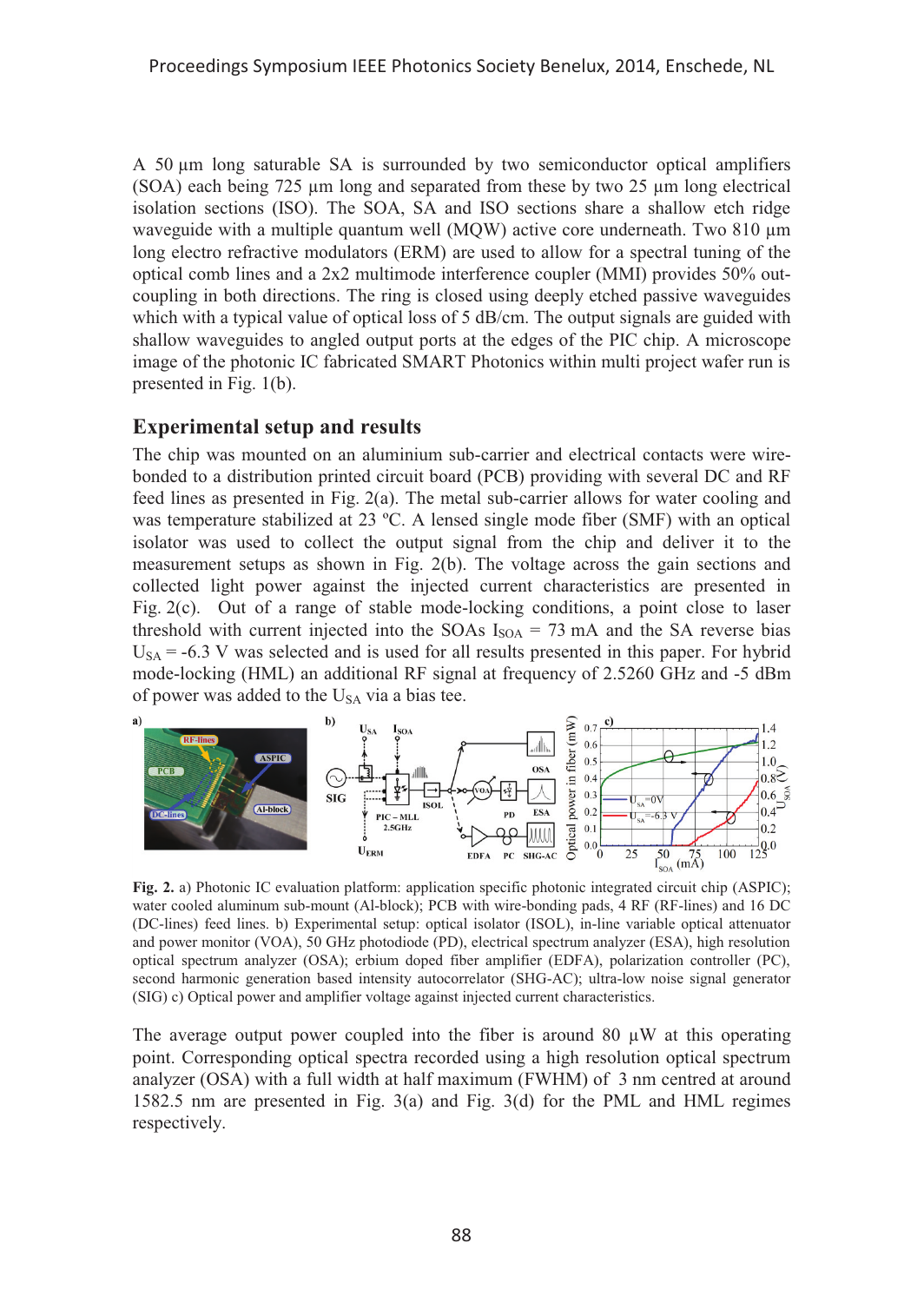

**Fig. 3.** Output characteristics of the laser operating in the passive and hybrid mode-locking regimes (PML and HML respectively). a) PML optical spectrum recorded with high resolution optical spectrum analyzer. b) Wide bandwidth spectrum of RF beat signals produced on a fast photodiode (PD) by the laser in PML regime c) A SHG autocorrelation trace from the laser in PML regime. d) Optical spectrum from the HML device. e) Wide electrical spectrum of the RF beat signals produced by the laser in HML regime. f) A detailed spectra of the PML and HML fundamental beat signals.

The optical spectra show the free spectral range (FSR) of 2.5 GHz which corresponds to the laser cavity length. Electrical beat signals produced on a fast (50 GHz) photodiode (PD) and recorded using an electrical spectrum analyzer (ESA) with a full bandwidth of 50 GHz (resolution bandwidth (RBW) of 330 kHz, video bandwidth (VBW) of 3.30 kHz and sweep time (ST) of 36 s.) show a strong fundamental beat tone and its higher order overtones spanning up to 45 GHz as depicted in Fig. 3(b) and Fig. 3(e) for PML and HML conditions respectively. These higher harmonics signals and the absence of low frequency components between DC and the fundamental beat signal prove that an optical pulse train proves pulsed output and mode-locked operation of the laser. This is also confirmed by a second harmonic generation based autocorrelation (SHG-AC) trace presented in Fig. 3(c) showing a clear optical pulse with a very low background noise. The fundamental beat tones for the PML and HML cases recorded with the ESA are presented in Fig. 3(d). In the PML regime (blue) the central frequency of this signal is at 2.5264 GHz. This corresponds to the ring cavity length and free spectral range (FSR) of the laser. It features a signal to noise ratio (SNR) in the excess of 50 dB and a full width at half maximum (FWHM) of 6.13 kHz ( $\Delta f_{10dB}$ =18.9 kHz,  $\Delta f_{20dB}$ =61.17 kHz). In the HML operation (red) the RF peak matches the frequency of the signal provided by the electronic signal generator. It has an SNR of more than 70 dB and the FWHM linewidth of less than 2 Hz (resolution limited). The effect of the integrated ERMs was investigated when the laser was operated in both PML and HML conditions. The optical output was recorded using the OSA with a resolution of 20 MHz. The mode frequency changes ( $\Delta f_{\text{mode}}$ ) against reverse voltages U<sub>ERM</sub> applied were analyzed and are shown in Fig. 4(a). In both PML and HML cases the changes follow a similar trend and the comb lines exhibit a red-shift of  $1.01 \text{GHz}$  ( $\sim 0.4 \text{FSR}$ ) over the full range of the applied bias voltage. The impact of the ERMs on the repetition rate frequency  $(f_{\text{rep}})$  with respect to the applied  $U_{\text{ERM}}$  was also recorded and is presented as a variation  $\Delta f_{\text{rep}}$  in Fig. 4(b) in blue and red for PML and HML conditions respectively. In case of passive mode-locked operation the value of  $f_{\text{rep}}$  changes to lower frequencies by 1.6 MHz with a nonlinear